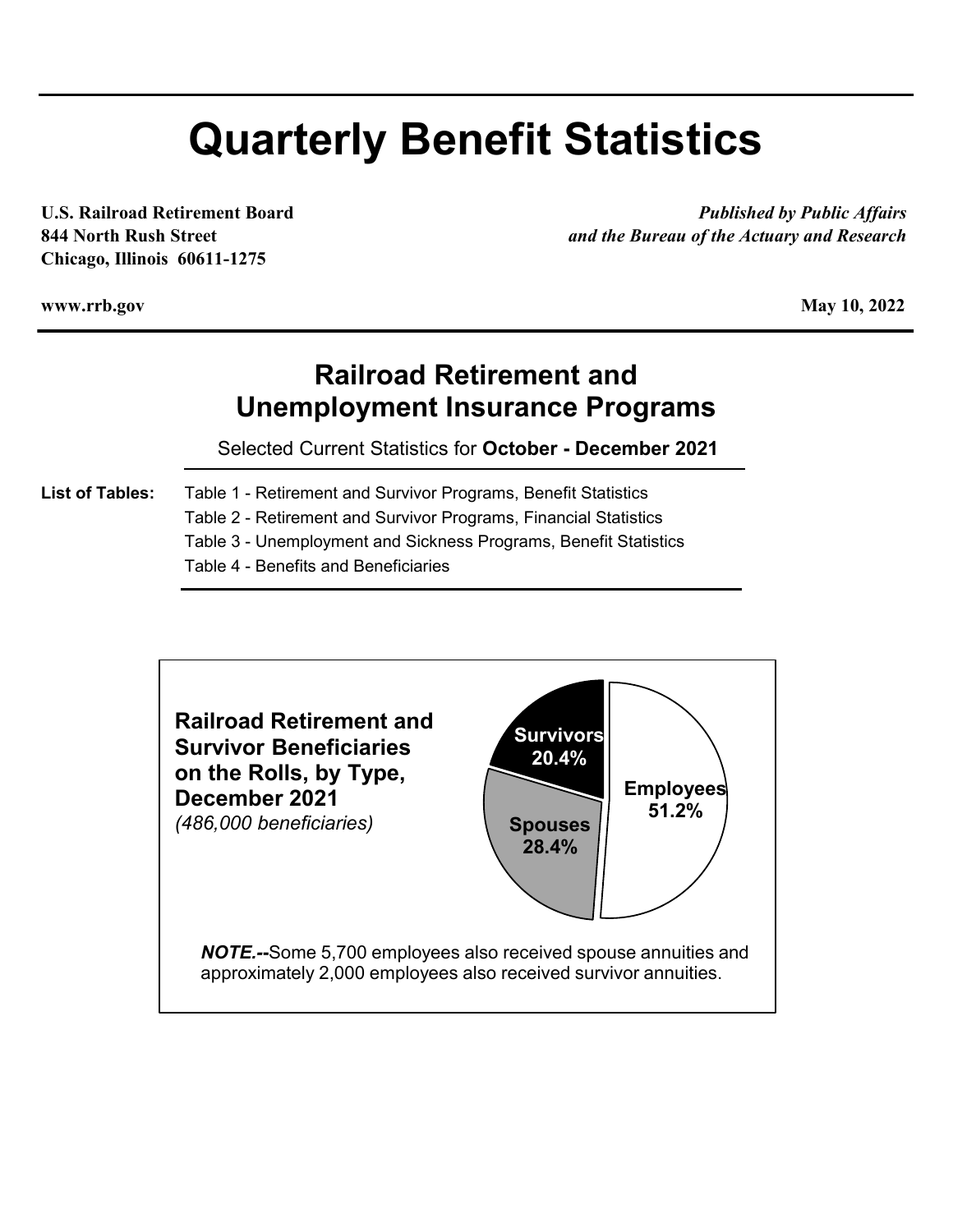## **Table 1: Retirement and Survivor Programs, Benefit Statistics October - December 2021**

|                                                           |                | <b>Employee annuities</b> |             |                          |                   |                     |               |                 |
|-----------------------------------------------------------|----------------|---------------------------|-------------|--------------------------|-------------------|---------------------|---------------|-----------------|
|                                                           |                |                           |             | Age                      |                   |                     |               |                 |
|                                                           |                | Total <sup>1</sup>        |             | <b>Disability</b>        |                   |                     |               | <b>Divorced</b> |
| Period                                                    | <b>Monthly</b> | <b>Monthly</b>            | Awarded age | converted to             |                   | Supple-             | <b>Spouse</b> | spouse          |
|                                                           | benefits       | beneficiaries             | annuity     | age annuity <sup>2</sup> | <b>Disability</b> | mental <sup>3</sup> | annuities     | annuities       |
| Number in current-payment status at end of period         |                |                           |             |                          |                   |                     |               |                 |
| December 2021                                             | 604,347        | 486,349                   | 182,182     | 48,672                   | 18,019            | 108,880             | 138,913       | 5,037           |
| November 2021                                             | 604.705        | 486.445                   | 182.197     | 48.572                   | 18.192            | 109.136             | 138.925       | 5,010           |
| October 2021                                              | 605,915        | 487,288                   | 182,402     | 48,567                   | 18,422            | 109,500             | 139,136       | 5,028           |
| Average amount in current-payment status at end of period |                |                           |             |                          |                   |                     |               |                 |
| December 2021                                             | .              | .                         | \$3,191.04  | \$2,813.60               | \$3,079.77        | \$41.50             | \$1,169.72    | \$760.59        |
| November 2021                                             | .              | .                         | 3,050.56    | 2,682.13                 | 2,933.70          | 41.50               | 1,123.07      | 718.25          |
| October 2021                                              | .              | .                         | 3,048.64    | 2,679.18                 | 2,930.54          | 41.50               | 1,122.45      | 718.33          |
| Number awarded during period                              |                |                           |             |                          |                   |                     |               |                 |
| December 2021                                             | 1,681          | 1,603                     | 470         | .                        | 103               | 78                  | 525           | 41              |
| November 2021                                             | 1,856          | 1,766                     | 475         | .                        | 109               | 90                  | 553           | 52              |
| October 2021                                              | 2.077          | 1,945                     | 505         | .                        | 169               | 132                 | 568           | 41              |
| 10/21 - 12/21                                             | 5,614          | 5,314                     | 1,450       | .                        | 381               | 300                 | 1,646         | 134             |
| 10/20 - 12/20                                             | 5,987          | 5,470                     | 1,530       | .                        | 430               | 517                 | 1,758         | 120             |
| Average amount awarded during period <sup>4</sup>         |                |                           |             |                          |                   |                     |               |                 |
| December 2021                                             | .              | .                         | \$3,346.96  | .                        | \$3,281.27        | \$42.14             | \$1,168.18    | \$995.83        |
| November 2021                                             | .              | .                         | 3,187.01    | .                        | 3,378.97          | 39.08               | 1,121.33      | 808.19          |
| October 2021                                              | .              | .                         | 3,177.26    | .                        | 3,203.96          | 39.70               | 1,093.57      | 778.09          |
| Benefit payments during period (thousands) <sup>5</sup>   |                |                           |             |                          |                   |                     |               |                 |
| December 2021                                             | \$1,089,024    | .                         | \$556,802   | \$130,886                | \$56,917          | \$4,559             | \$157,527     | \$3,622         |
| November 2021                                             | 1,093,908      | .                         | 558,482     | 130,999                  | 58,192            | 4,577               | 158,824       | 3,607           |
| October 2021                                              | 1,092,240      | .                         | 556,646     | 130,430                  | 59,921            | 4,591               | 158,304       | 3,560           |
| 10/21 - 12/21                                             | 3,275,172      | .                         | 1,671,930   | 392,315                  | 175,030           | 13,727              | 474,655       | 10,789          |
| 10/20 - 12/20                                             | 3,283,565      | .                         | 1,670,411   | 387,940                  | 190,561           | 14,214              | 473,599       | 11,404          |

**<sup>1</sup>**Includes dependent parents' annuities. Except for benefit payment data, excludes insurance lump-sum and residual payment figures. Benefit payments also include hospital insurance benefits for services in Canada. <sup>2</sup>A disability annuity ends when the retiree attains full retirement age, at which time the annuity converts to an age and service annuity. Consequently, these annuitants are receiving age and service annuities. Full retirement age gradually increases, from age 65 to 67, for those born between 1937 and 1960. It is age 67 for those born after 1959 and age 65 for those born before 1938. <sup>3</sup>Excludes partition payments to spouses and divorced spouses where the employee is deceased. Averages are after court-ordered partitions. 4Regular employee and spouse annuity averages are preliminary estimates. **<sup>5</sup>**Beginning in July 2019, data is from the Monthly Treasury Statement. Prior to July 2019, data was provided by the Bureau of Fiscal Operations.

NOTE.--MONTHLY BENEFITS in CURRENT-PAYMENT STATUS at the end of month include all benefits awarded to date and payable for the month. BENEFITS AWARDED consist of those certified for the first time on either a partial or final basis. BENEFIT PAYMENTS for a month, shown in both the benefit and financial statistics, consist of recurrent monthly checks dated the first of the month, plus retroactive and lumpsum payments made during the month, less returned checks (excluding those not yet distributed by Account), refunds of benefits paid previously, etc.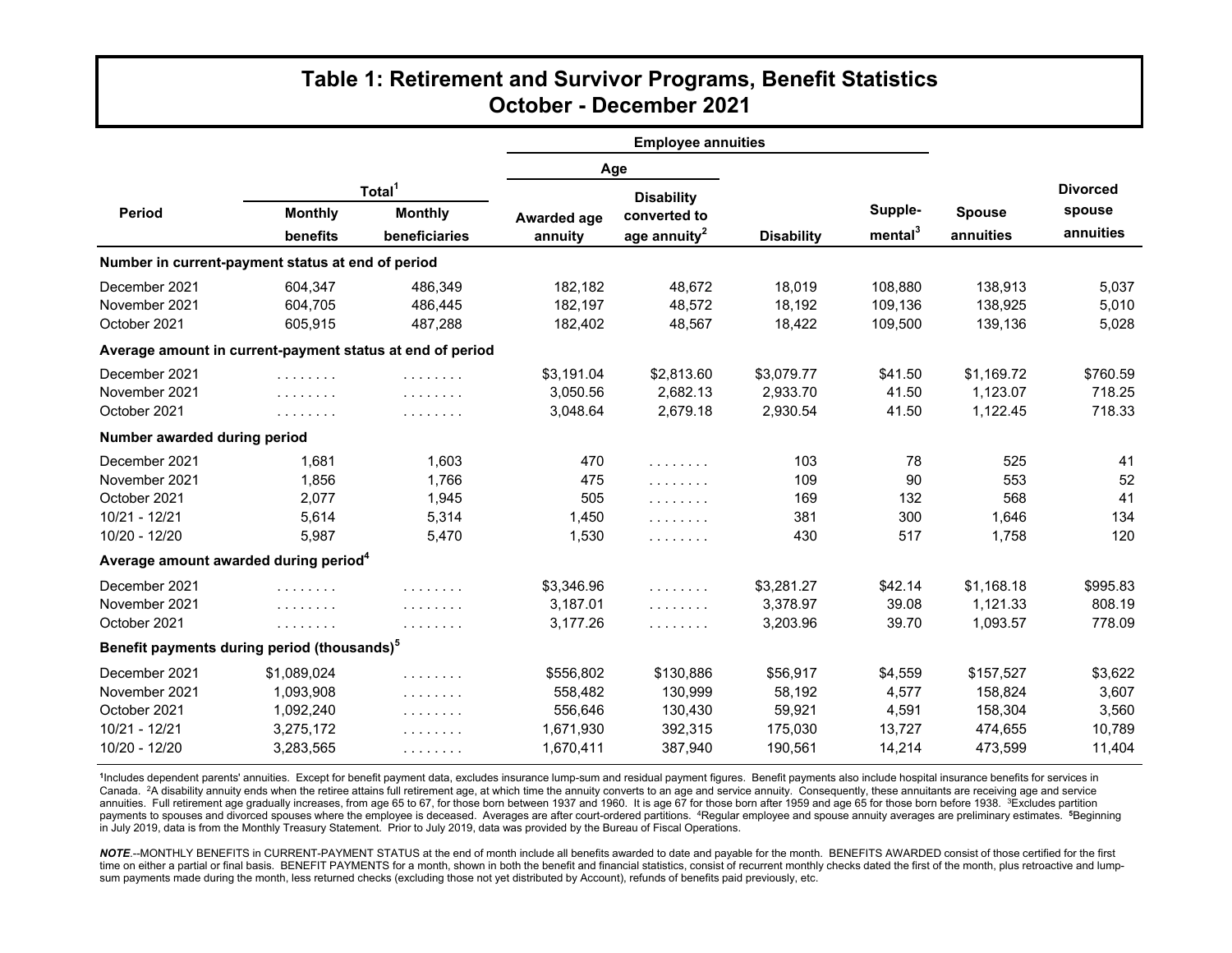## **Table 1: Retirement and Survivor Programs, Benefit Statistics October - December 2021 -- Continued**

| <b>Survivor benefits</b>                                  |                                |                                                        |                                   |                                            |                                           |                        |                               |                             |                                           |
|-----------------------------------------------------------|--------------------------------|--------------------------------------------------------|-----------------------------------|--------------------------------------------|-------------------------------------------|------------------------|-------------------------------|-----------------------------|-------------------------------------------|
| <b>Annuities</b>                                          |                                |                                                        |                                   |                                            |                                           |                        |                               |                             |                                           |
| Period                                                    | Aged<br>widows and<br>widowers | <b>Disabled</b><br>widows and<br>widowers <sup>6</sup> | Widowed<br>mothers and<br>fathers | <b>Remarried</b><br>widows and<br>widowers | <b>Divorced</b><br>widows and<br>widowers | <b>Children</b>        | <b>Insurance</b><br>lump sums | <b>Residual</b><br>payments | <b>Partition</b><br>payments <sup>7</sup> |
| Number in current-payment status at end of period         |                                |                                                        |                                   |                                            |                                           |                        |                               |                             |                                           |
| December 2021                                             | 76,858                         | 3,014                                                  | 599                               | 2,382                                      | 9,779                                     | 7,531                  | .                             | .                           | 2,470                                     |
| November 2021<br>October 2021                             | 76,921<br>77,094               | 3,022<br>3,032                                         | 597<br>593                        | 2,387<br>2,405                             | 9,767<br>9,780                            | 7,500<br>7,487         | .<br>.                        | .<br>.                      | 2,468<br>2,458                            |
| Average amount in current-payment status at end of period |                                |                                                        |                                   |                                            |                                           |                        |                               |                             |                                           |
| December 2021<br>November 2021                            | \$1,942.06<br>1,915.88         | \$1,521.00<br>1,473.97                                 | \$2,078.63<br>2,055.52            | \$1,301.25<br>1,226.75                     | \$1,317.59<br>1,243.88                    | \$1,310.74<br>1,242.62 | .<br>.                        | .<br>.                      | \$328.64<br>324.18                        |
| October 2021                                              | 1,910.46                       | 1,471.85                                               | 2,052.96                          | 1,223.68                                   | 1,241.98                                  | 1,238.21               | .                             | .                           | 323.65                                    |
| Number awarded during period                              |                                |                                                        |                                   |                                            |                                           |                        |                               |                             |                                           |
| December 2021                                             | 354                            | 4                                                      | 15                                | 4                                          | 41                                        | 46                     | 124                           | ----                        | .                                         |
| November 2021                                             | 467                            | $\overline{c}$                                         | 10                                | 5                                          | 51                                        | 42                     | 113                           | ----                        | .                                         |
| October 2021                                              | 490                            | 3                                                      | 24                                | $\overline{4}$                             | 76                                        | 65                     | 144                           | ----                        | .                                         |
| 10/21 - 12/21                                             | 1,311                          | 9                                                      | 49                                | 13                                         | 168                                       | 153                    | 381                           |                             | .                                         |
| 10/20 - 12/20                                             | 1,279                          | 16                                                     | 25                                | 27                                         | 163                                       | 122                    | 420                           | ----                        | .                                         |
| Average amount awarded during period <sup>4</sup>         |                                |                                                        |                                   |                                            |                                           |                        |                               |                             |                                           |
| December 2021                                             | \$2,584.16                     | \$1,925.47                                             | \$1,435.93                        | \$1,485.50                                 | \$1,460.80                                | \$1,770.45             | \$839                         | ----                        | .                                         |
| November 2021                                             | 2,483.74                       | 1,754.29                                               | 1,553.91                          | 1,892.40                                   | 1,494.51                                  | 1,687.42               | 839                           | ----                        | .                                         |
| October 2021                                              | 2,485.60                       | 1.654.37                                               | 1,944.27                          | 1,085.00                                   | 1.467.44                                  | 1,624.63               | 858                           | ----                        | .                                         |
| Benefit payments during period (thousands) <sup>5</sup>   |                                |                                                        |                                   |                                            |                                           |                        |                               |                             |                                           |
| December 2021                                             | \$147,084                      | \$4,632                                                | \$1,269                           | \$2,900                                    | \$12,236                                  | \$9,654                | \$110                         | ----                        | \$815                                     |
| November 2021                                             | 147,604                        | 4,527                                                  | 1,294                             | 2,922                                      | 12,236                                    | 9,722                  | 100                           | ----                        | 812                                       |
| October 2021                                              | 147,104                        | 4,518                                                  | 1,364                             | 2,941                                      | 12,223                                    | 9,688                  | 130                           | ----                        | 808                                       |
| 10/21 - 12/21                                             | 441,792                        | 13,677                                                 | 3,927                             | 8,763                                      | 36,695                                    | 29,064                 | 340                           | ----                        | 2,435                                     |
| 10/20 - 12/20                                             | 440,674                        | 14,203                                                 | 3,647                             | 9,213                                      | 35,356                                    | 29,681                 | 390                           | ----                        | 2,230                                     |

<sup>6</sup>Number and average in current-payment status, and benefit payments during period, includes annuities to disabled widow(er)s age 60 and over now payable as aged widow(er)s' annuities. <sup>7</sup>Limited to partition payments to spouses and divorced spouses where the employee is deceased or not otherwise entitled to an annuity. Partition payments from employees on the rolls are included with the employees' annuities.

*NOTE*.--(Continued from previous page.)

FOR WIDOWS and WIDOWERS aged 60 and over and WIDOWED MOTHERS and FATHERS, the number of benefits being paid and benefit payments include benefits temporarily being continued at spouse annuity rates, pending award of survivor annuities.

INSURANCE LUMP SUMS and RESIDUAL PAYMENTS are each counted only once with respect to an employee's death even though divided among 2 or more persons. Award data for insurance lump sums exclude deferred benefits, i.e., those payable a year after the employee's death.

Data on benefit payments are for CALENDAR MONTHS; all other data are for ACCOUNTING MONTHS ending on approximately the 29th of each month.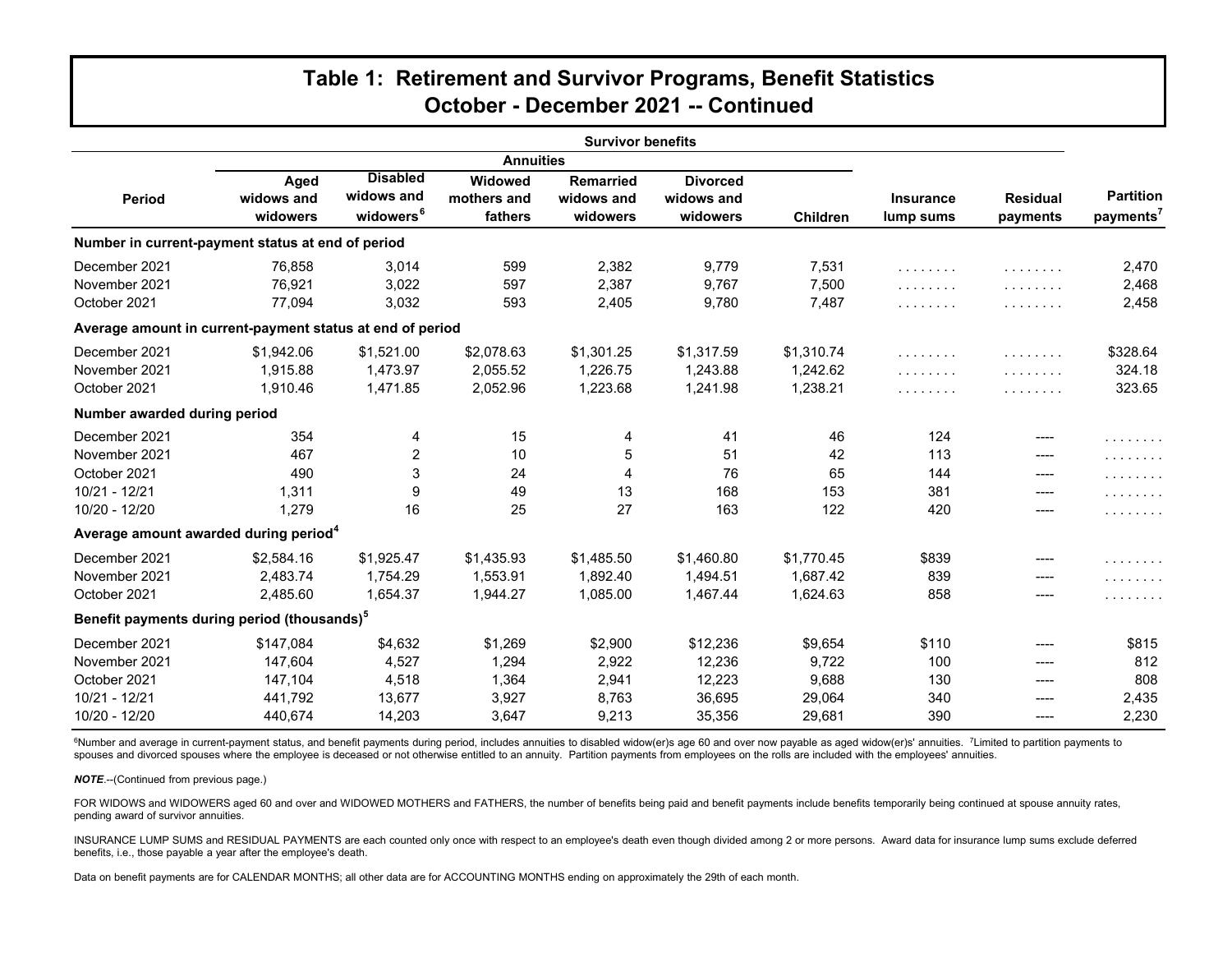#### **Table 2: Retirement and Survivor Programs, Financial Statistics October - December 2021 (In thousands) Cash Basis**

| uasii dasis                                               |                         |                                               |                 |                                 |                                 |  |  |  |
|-----------------------------------------------------------|-------------------------|-----------------------------------------------|-----------------|---------------------------------|---------------------------------|--|--|--|
| Item                                                      | <b>December</b><br>2021 | <b>November</b><br>2021                       | October<br>2021 | October 2021 -<br>December 2021 | October 2020 -<br>December 2020 |  |  |  |
|                                                           |                         | SOCIAL SECURITY EQUIVALENT BENEFIT ACCOUNT    |                 |                                 |                                 |  |  |  |
| Income                                                    |                         |                                               |                 |                                 |                                 |  |  |  |
| Payroll taxes <sup>1</sup>                                | \$313,212               | \$229,243                                     | \$201,209       | \$743,664                       | \$467,193                       |  |  |  |
| General Revenue transfers                                 | .                       | .                                             | .               | .                               | .                               |  |  |  |
| Income tax transfers <sup>2</sup>                         | .                       | .                                             | 98,000          | 98,000                          | 73,000                          |  |  |  |
| Financial interchange advances <sup>3</sup>               | 431,431                 | 333,110                                       | 426,826         | 1,191,367                       | 1,362,509                       |  |  |  |
| RRB-SSA financial interchange transfer                    | .                       | .                                             | .               | .                               | .                               |  |  |  |
| Interest on investments <sup>4</sup>                      | 1,705                   | 1,954                                         | 1,304           | 4,963                           | 4,785                           |  |  |  |
| Outgo                                                     |                         |                                               |                 |                                 |                                 |  |  |  |
| Benefit payments                                          | \$623,070               | \$625,075                                     | \$625,416       | \$1,873,560                     | \$1,879,976                     |  |  |  |
| Repayment of financial interchange advances <sup>3</sup>  | .                       | .                                             | .               | .                               | .                               |  |  |  |
| RRB-CMS financial interchange transfer                    | .                       | .                                             | .               | .                               | .                               |  |  |  |
| Transfer to Railroad Retirement Account <sup>®</sup>      | .                       | .                                             | .               | .                               | .                               |  |  |  |
| Administrative expenses                                   | 1,866                   | 1,931                                         | 1,995           | 5,792                           | 5,445                           |  |  |  |
| Funding for Office of Inspector General                   | 187                     | 194                                           | 200             | 582                             | 526                             |  |  |  |
|                                                           |                         | <b>RAILROAD RETIREMENT ACCOUNT</b>            |                 |                                 |                                 |  |  |  |
| Income                                                    |                         |                                               |                 |                                 |                                 |  |  |  |
| Payroll taxes <sup>1</sup>                                | \$266,440               | \$228,860                                     | \$207,638       | \$702,938                       | \$511,600                       |  |  |  |
| Income tax transfers <sup>2</sup>                         | .                       | .                                             | 106,000         | 106,000                         | 102,000                         |  |  |  |
| Reimbursements for payment of SSA benefits                | 170,288                 | 172,262                                       | 172,379         | 514,929                         | 501,755                         |  |  |  |
| Transfers from National RR Investment Trust <sup>®</sup>  | 255,000                 | .                                             | .               | 255,000                         | 1,208,000                       |  |  |  |
| Transfer from SSEB Account <sup>5</sup>                   | .                       | .                                             | .               | .                               | .                               |  |  |  |
| Loan Repayments from RUIA                                 | .                       | .                                             | .               | .                               | .                               |  |  |  |
| Interest on investments <sup>4</sup>                      | 849                     | 1,606                                         | 1,349           | 3,803                           | 2,029                           |  |  |  |
| Outgo                                                     |                         |                                               |                 |                                 |                                 |  |  |  |
| Benefit payments                                          | \$465,137               | \$468,000                                     | \$465,976       | \$1,399,113                     | \$1,400,497                     |  |  |  |
| Payments of SSA benefits                                  | 170,490                 | 172,137                                       | 172,189         | 514,815                         | 502,213                         |  |  |  |
| Loans to Railroad Unemployment Insurance Account (RUIA)   | .                       | .                                             | .               | .                               | 57,000                          |  |  |  |
| Administrative expenses                                   | 6,532                   | 6,200                                         | 6,407           | 19,139                          | 18,657                          |  |  |  |
| Funding for Office of Inspector General                   | 656                     | 623                                           | 643             | 1,922                           | 1,810                           |  |  |  |
|                                                           |                         | NATIONAL RAILROAD RETIREMENT INVESTMENT TRUST |                 |                                 |                                 |  |  |  |
| Cash and investment balance at end of period <sup>6</sup> | \$29,354,507            | \$28,839,461                                  | \$29,104,117    | \$29,354,507                    | \$26,225,822                    |  |  |  |
|                                                           |                         | DUAL BENEFITS PAYMENTS ACCOUNT <sup>7</sup>   |                 |                                 |                                 |  |  |  |
| Vested dual benefit payments                              | \$817                   | \$834                                         | \$849           | \$2.499                         | \$3.093                         |  |  |  |

\*Net of U.S. Treasury adjustments for payroll tax refunds to certain carriers and their employees for prior periods. <sup>2</sup>Amounts include U.S. Treasury adjustments for prior period income tax<br>reconciliations. <sup>3</sup>Includes i Account for payment of benefits. The balance of the SSEB Account not needed to pay current benefits and administrative expenses is to be transferred to the Trust or to the RR Account.<br>ºSource: National Railroad Retiremen respectively.

*NOTE*.--**This Table has been revised to only include information from the Monthly Treasury Statements and other resources within the Railroad Retirement Board's Bureau of the Actuary and Research.**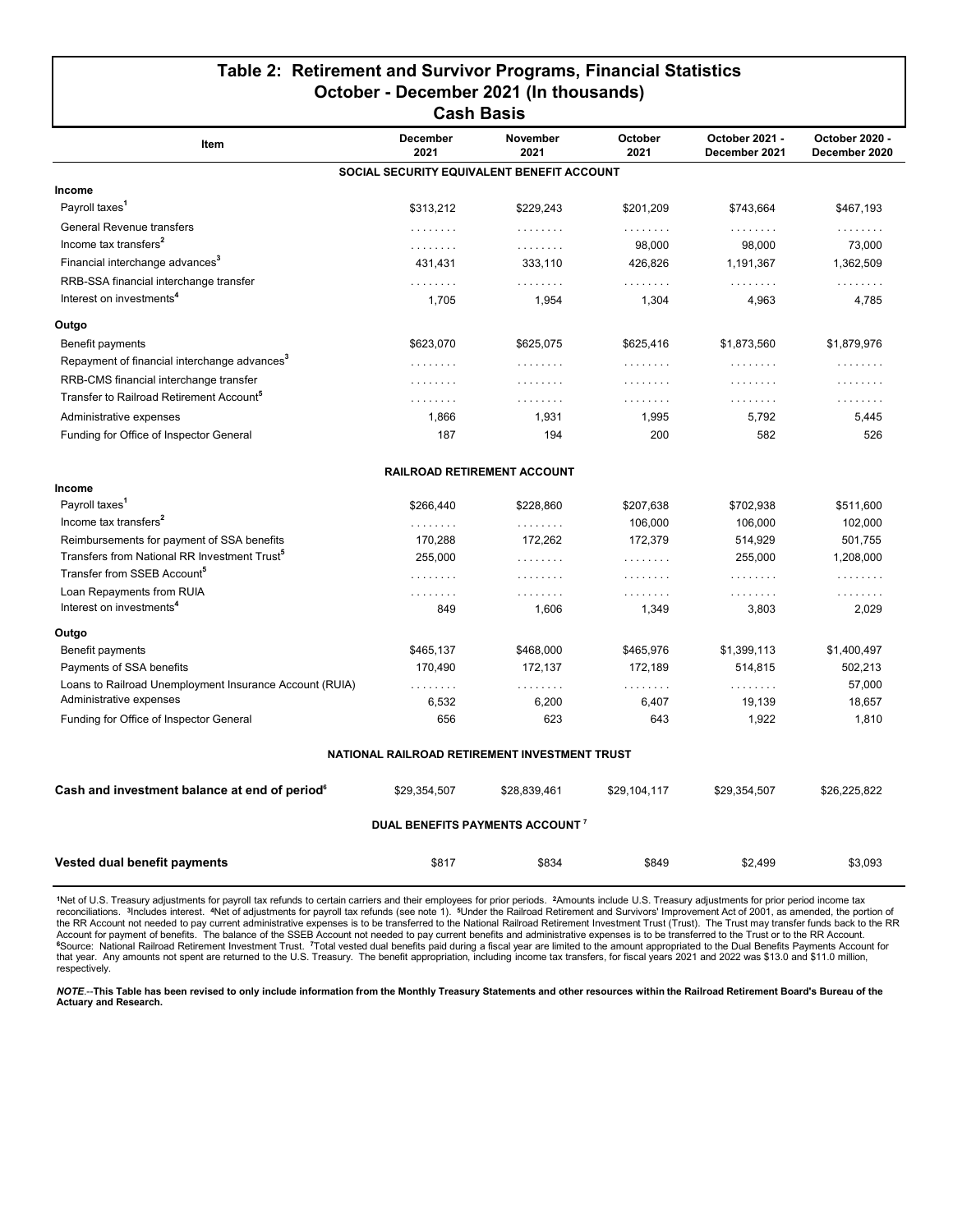### **Table 3: Unemployment and Sickness Programs, Benefit Statistics October - December 2021**

|                | <b>Normal benefit accounts</b> |        |                  | <b>Beneficiaries</b> |               |                 |  |
|----------------|--------------------------------|--------|------------------|----------------------|---------------|-----------------|--|
|                | <b>Applications</b>            |        |                  |                      | <b>Normal</b> | <b>Extended</b> |  |
| Period         | received                       | Opened | <b>Exhausted</b> | Total                | benefits      | benefits        |  |
|                |                                |        | Unemployment     |                      |               |                 |  |
| December 2021  | 798                            | 440    | 47               | 2,617                | 2,607         | 25              |  |
| November 2021  | 740                            | 435    | 20               | 2,592                | 2,585         | 15              |  |
| October 2021   | 802                            | 1,308  | 13               | 2,688                | 2,674         | 24              |  |
| $7/21 - 12/21$ | 8.044                          | 4,139  | 292              | 5.014                | 4,832         | 434             |  |
| $7/20 - 12/20$ | 19,096                         | 17,880 | 570              | 20,480               | 20,273        | 538             |  |
|                |                                |        | <b>Sickness</b>  |                      |               |                 |  |
| December 2021  | 1,765                          | 1,096  | 93               | 5,610                | 5,558         | 95              |  |
| November 2021  | 1.817                          | 1.118  | 39               | 5,487                | 5,447         | 66              |  |
| October 2021   | 1,959                          | 1,163  | 48               | 5,692                | 5,638         | 118             |  |
| $7/21 - 12/21$ | 16,516                         | 9,764  | 438              | 13,024               | 12,820        | 809             |  |
| 7/20 - 12/20   | 19,443                         | 9,901  | 515              | 13,944               | 13,783        | 760             |  |

|                |              | <b>Number of payments</b> |                             | Averages <sup>1</sup>  |                                  |                                                        |
|----------------|--------------|---------------------------|-----------------------------|------------------------|----------------------------------|--------------------------------------------------------|
| Period         | <b>Total</b> | <b>Normal</b><br>benefits | <b>Extended</b><br>benefits | <b>Benefit</b><br>days | Benefit<br>per week <sup>2</sup> | <b>Benefit</b><br>payments <sup>2</sup><br>(thousands) |
|                |              |                           | <b>Unemployment</b>         |                        |                                  |                                                        |
| December 2021  | 5,945        | 5,897                     | 48                          | 9.4                    | \$402.50                         | \$4,507                                                |
| November 2021  | 5,322        | 5,300                     | 22                          | 9.4                    | 402.70                           | 4,017                                                  |
| October 2021   | 5,379        | 5,340                     | 39                          | 8.9                    | 402.80                           | 3,928                                                  |
| $7/21 - 12/21$ | 28,653       | 27,054                    | 1,599                       | 9.1                    | 403.40                           | 21,026                                                 |
| 7/20 - 12/20   | 123,414      | 121,220                   | 2,194                       | 8.4                    | 376.70                           | 84,012                                                 |
|                |              |                           | <b>Sickness</b>             |                        |                                  |                                                        |
| December 2021  | 12,332       | 12,117                    | 215                         | 9.0                    | \$406.75                         | \$8,718                                                |
| November 2021  | 11,287       | 11,148                    | 139                         | 9.0                    | 405.60                           | 7,939                                                  |
| October 2021   | 11,327       | 11,090                    | 237                         | 8.7                    | 405.10                           | 7,839                                                  |
| $7/21 - 12/21$ | 69,331       | 66,032                    | 3,299                       | 8.5                    | 405.85                           | 48,092                                                 |
| 7/20 - 12/20   | 71,134       | 67,735                    | 3,399                       | 7.8                    | 377.00                           | 44,830                                                 |

<sup>1</sup> Benefit days--average benefit days per registration period. Benefit per week--equal to 5 times average daily benefit.

<sup>2</sup> In accordance with the Balanced Budget and Emergency Deficit Control Act of 1985, as amended, amounts reflect a reduction of 6.6% under sequestration for days of unemployment and sickness after September 30, 2017, 6.2% for days after September 30, 2018, 5.9% for days after September 30, 2019, and 5.7% for days after September 30, 2020 and before January 3, 2021. Beginning January 3, 2021, the Continued Assistance to Rail Workers Act of 2020 (CARWA) temporarily suspended sequestration until 30 days after a Presidential declaration of an end to the national emergency concerning the COVID-19 pandemic.

*NOTE* .-- Additional unemployment and sickness benefits were also paid under the Coronavirus Aid, Relief, and Economic Security Act of 2020 (CARES Act). CARWA and the American Rescue Plan Act of 2021 (ARPA) reduced the enhanced benefit payments from \$1,200 to \$600 per registration period while extending all benefits through registration periods beginning September 6, 2021.

Special Extended Unemployment Benefits and Enhanced Benefits were paid to unemployment beneficiaries, and Waived Waiting Period Benefits were paid to unemployment and to sickness beneficiaries, as follows:

-- In October 2021, \$0.2M to 300 beneficiaries, \$0.3M to 300 beneficiaries, and \$0.01M to 50 unemployment and \$0.1M to 300 sickness beneficiaries.

-- In November 2021, \$0.1M to 30 beneficiaries, \$0.1M to 70 beneficiaries, and \$3,000 to 10 unemployment and \$0.02M to 90 sickness beneficiaries.

-- In December 2021, \$0.04M to 10 beneficiaries, \$0.02M to 10 beneficiaries, and \$2,000 to 10 unemployment and \$8,000 to 30 sickness beneficiaries.

*GENERAL NOTES* .--An unemployment claimant files only one APPLICATION for a benefit year. A sickness claimant files an APPLICATION at the beginning of each period of continuing sickness.

NORMAL BENEFIT ACCOUNTS are opened when the first payment is made.

The number of BENEFICIARIES is the count of persons receiving unemployment or sickness benefits in the period. Those receiving both normal and extended benefits for unemployment or sickness are counted only once in the total for each type.

PAYMENTS generally cover 14-day registration periods. Benefits are payable for days over 7 during an employee's first 14-day registration period.

<sup>--</sup> Sickness benefits are paid for days of sickness after the 4th consecutive day of sickness in the first claim in each period of continuing sickness; for subsequent registration periods

in the same period of continuing sickness, payments are made for all days of sickness over 4 whether or not consecutive.

<sup>--</sup> Unemployment benefits are paid for days of unemployment over 4. However, in the case of unemployment benefits due to a legal authorized strike, unemployment benefits are not paid until after a 14-day waiting period. Non-strikers unemployed due to an illegal strike must also serve a 14-day waiting period.